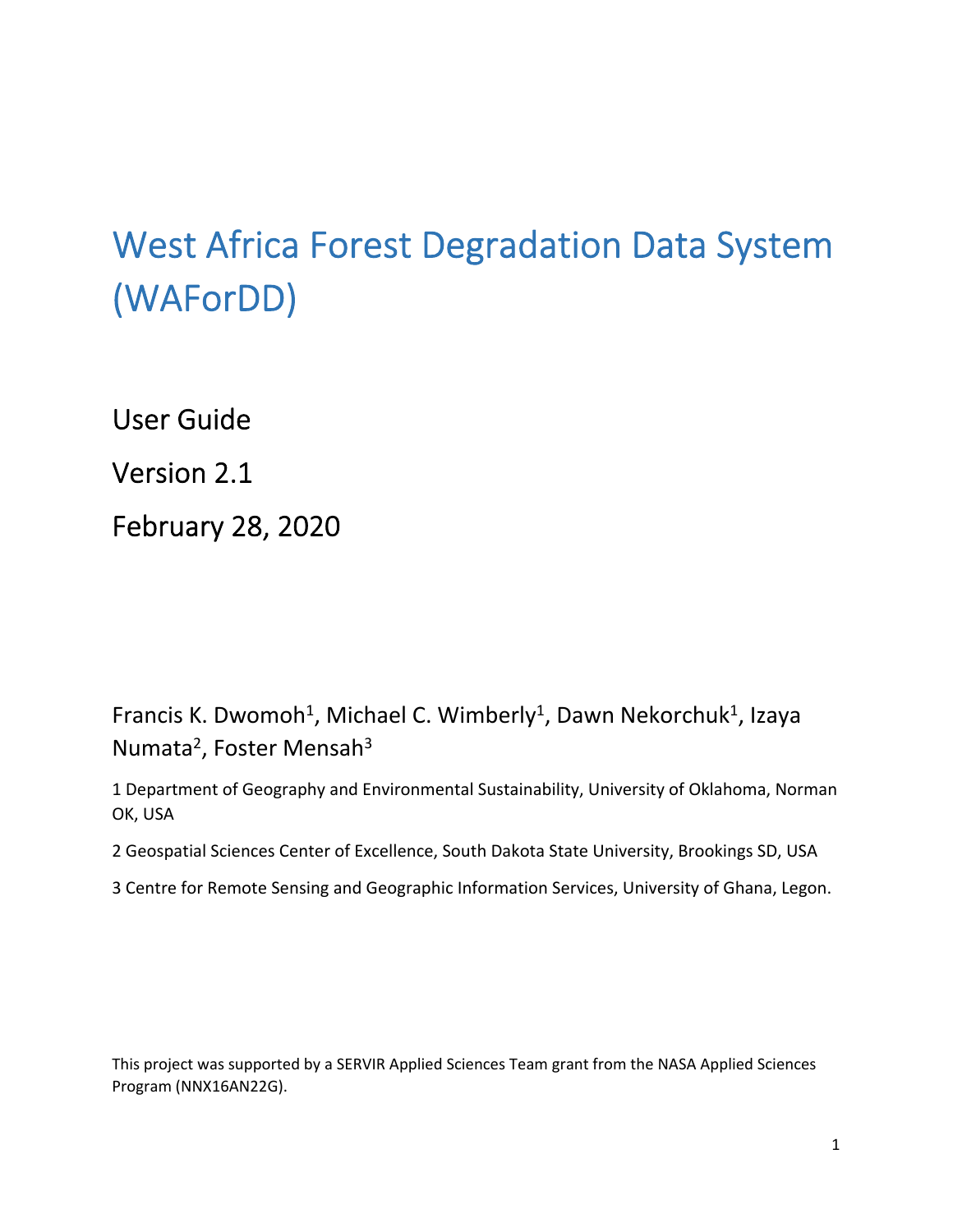# **1. Introduction**

In the forest zone of Ghana, protected areas, including forest reserves, are the only significant remnants of natural tropical forests. These protected areas are threatened by multiple change agents including logging, wildfire, and agricultural encroachment leading to widespread forest degradation (Benefoh et al. 2018, Dwomoh et al., 2019, Hawthorne et al., 2016). Historical assessment and annual monitoring of forest degradation is therefore critical for making informed conservation decisions. However, remote sensing monitoring efforts in the region has been hindered by severe gaps in the historical data record due to persistent cloud cover, infrequent satellite revisits, and inadequate field data characterizing forest structure.

The West Africa Forest Degradation Data system (WAForDD) consists of a set of tools for mapping annual forest canopy cover and estimating trends in forest loss and degradation throughout the forest zone of Ghana. WAForDD maps forest degradation by leveraging the Landsat archive, Google Earth high‐ spatial resolution imagery, and Google Earth Engine's cloud‐based data processing capabilities. The system was designed in collaboration with the Forestry Commission of Ghana (FCG) to generate outputs that can be used to estimate emissions and carbon sequestration in support of the Ghana Cocoa Forest REDD+ program. Specific requirements included the ability to map locations of deforestation, forest degradation, and recovery on an annual basis based on transitions between closed forest, open forest, and low tree cover classes defined by the FCG. The software was developed in collaboration with the Centre for Remote Sensing and Geographic Information Services (CERSGIS) at the University of Ghana with the goal of transferring the software to CERSGIS for sustained application and continued development.

# **2. Components of WAForDD for Generation Annual Forest Degradation Estimates**

There are four scripts use to generate annual forest degradation estimates in WAForDD (Figure 1).

- 1) WAForDD 1 Image Compositing
- 2) WAForDD\_2\_CanopyCover\_RandomForest\_Model
- 3) WAForDD\_3\_LandTrendR\_on\_CC
- 4) WAForDD\_4\_Annual\_ForestDegragation\_GUI

These GEE scripts are publicly available in V2\_1 folder of the WAForDD GEE scripts archive: https://code.earthengine.google.com/?accept\_repo=users/servir\_wa/WAforDD

The fourth script was designed to be implemented as a GEE App that can be access without requiring a GEE account or the GEE Code Editor, although it can also be run from the Code Editor. The following link connects to the current version of the WAForDD GEE app.

https://mcwimberly.users.earthengine.app/view/wafordd21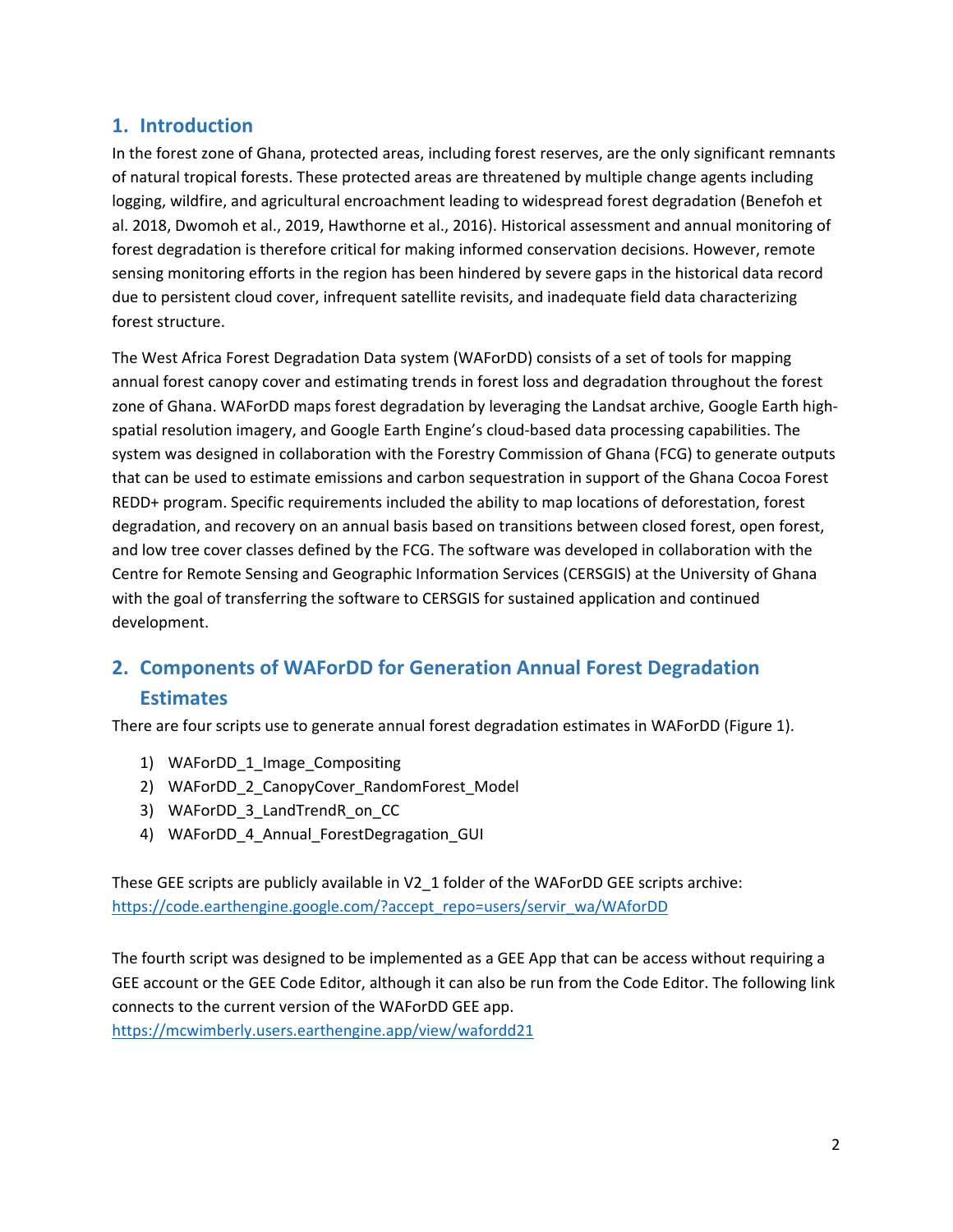

Figure 1: The four main processing steps in WAForDD for generating annual estimate of forest change, including forest degradation, deforestation, and recovery events.

Scripts 1‐3 also require write access to the GEE assets stored in *projects/servir‐wa/WAForDD*. All of these assets are currently configured for public, read‐only access. Users who want to save new assets to this folder will need to request write access from the SERVIR West Africa hub. Alternately, users can modify the scripts to save assets in their personal user spaces. The following sections provide details about implementation of each of the four steps.

# 2.1 Step 1: Annual Image Compositing

#### **Script #1:** *WAForDD\_1\_Image\_Compositing*

WAForDD uses annual median pixel‐based composites to minimize data gaps associated with clouds, cloud shadows, and the Landsat 7 scan‐line corrector failure (SLC‐off) as well as the low availability of Landsat data, especially in the early years of the study period. This approach uses the median of all available values for each pixel in the image stack to generate the annual composite. In addition, a 3 x 3 pixel mean spatial filter is applied to the resulting annual composites for further noise reduction.

- 2.1.1 **Spectral data input:** WAForDD uses all available Landsat 7 (ETM+) and Landsat 8 (OLI) Landsat surface reflectance level‐2 science products, which are generated using the Landsat Ecosystem Disturbance Adaptive Processing System (LEDAPS) for Landsat 7 and the Landsat Surface Reflectance Code (LaSRC) for Landsat 8, to create the annual image composites. All visible, near‐ infrared, and shortwave‐infrared bands (blue, green, red, nir, swir1, swir2*)* are utilized along with the Pixel Quality Assessment band (pixel\_qa). We used the method of Roy et al. (2016) to cross‐calibrate Landsat 8 reflectance with Landsat 7 reflectance to correct for sensor differences and generate a consistent, harmonized dataset.
- 2.1.2 **Data Screening:** WAForDD employs a series of screening procedures to mask out pixels that are clouds, cloud shadows, or water. This process uses the pixel\_qa layer provided with the Landsat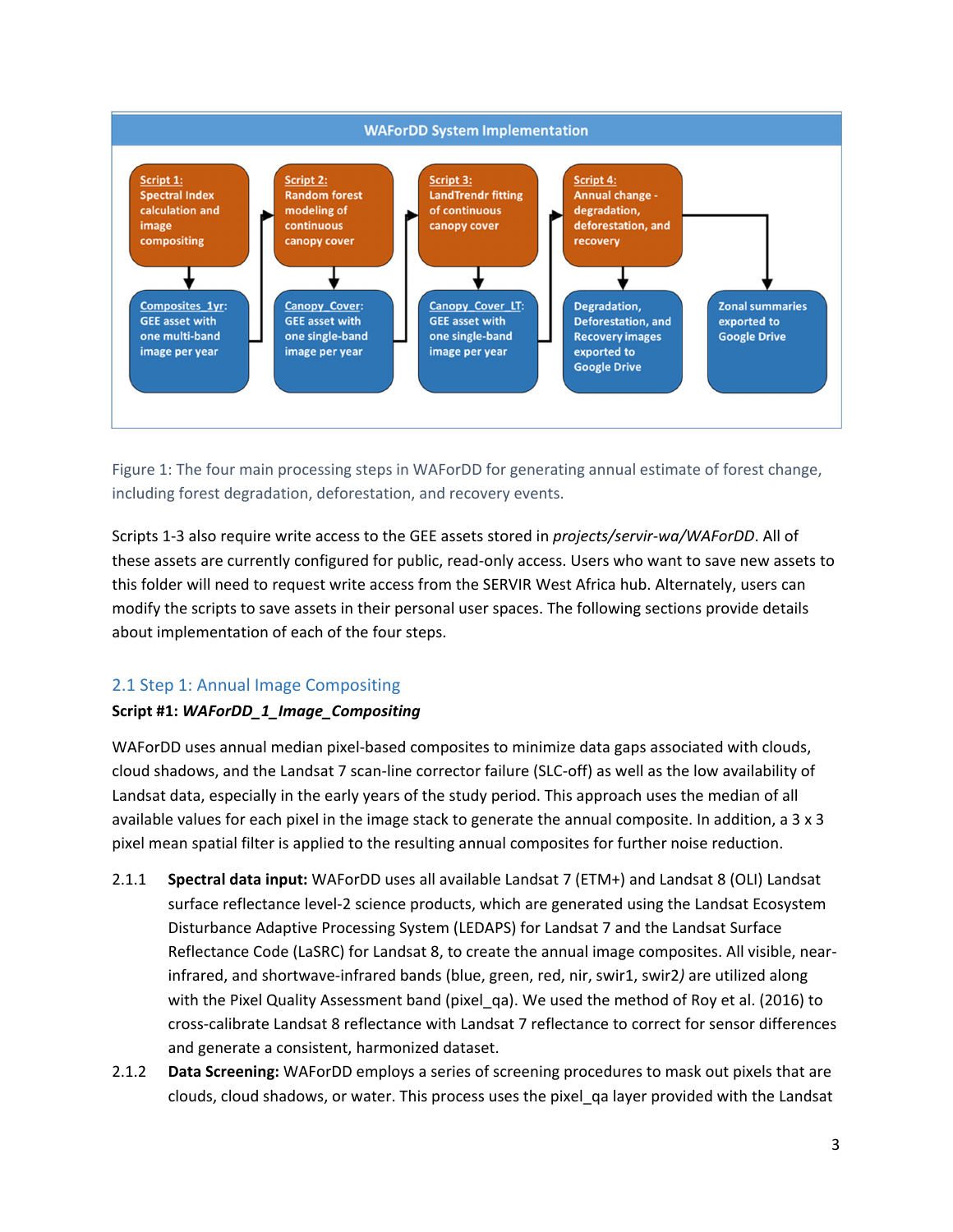surface reflectance product. The cloud screening flags in this layer were generated using the FMASK algorithm (Zhu et al. 2015). In an initial assessment, we found that many pixels impacted by clouds and haze were not flagged in the pixel\_qa layer. Therefore, additional cloud screening is done by masking out all pixels with a reflectance value greater than 0.09 in the blue band, and by applying an additional cloud mask derived from spectral mixture. The SMA‐based cloud mask was generated using the cloud endmember determined by Souza et al. (2013).

2.1.3 **Spectral data outputs:** The image compositing step produces several spectral indices:

- SMA (Spectral Mixture Analysis) fractions: Green Vegetation (GV), Non-Photosynthesizing Vegetation (NPV), Soil and Shade. These variables were used to calculate the Normalized Difference Fraction Index (NDFI, Sousa et al. 2013), and a modified version of the Normalized Difference Fraction Index (NDFI2).
- Tasseled Cap Indices (Brightness, Greenness and Wetness)
- Other vegetation indices: Normalized Difference Vegetation Index (NDVI), Normalized Difference Water Index (NDWI), Normalized Difference Moisture Index (NDMI), Normalized Burn Ratio (NBR) and Enhanced Vegetation Index (EVI).

Depending on user preference, several aspects of the image compositing can be controlled by the following parameters in the *WAForDD\_1\_Image\_Compositing* script:

- 2.1.4 **Study/Current year**: The variable *yearC* gives the option to set the particular year to generate an annual image composite for. For instance, a *yearC* value of 2001 will generate a composite for the year 2001.
- 2.1.5 **Composite season:** The variables *startmonth* and *endmonth* can be adjusted to generate image composites for specific period within the year, such as the dry season or the rainy season. The inputs are 2‐digit integer values representing calendar months (01 –Jan., 02 – Feb., 03 – Mar., 12 – Dec, etc.). For instance, specifying *startmonth =* 01; and *endmonth =* 03 will generate a composite using image collection from January to March only. Currently, the WAForDD system uses *startmonth* = 01 and *endmonth* = 12 to generate composites for the entire calendar year.
- 2.1.6 **Composite window**: The *comp\_window* variable specifies the number of years to include in each composite. The default value is set to 1 so that WAForDD generates 1‐year (annual) image composites. Based on our preliminary analyses, we determined that an annual composite period was necessary to accurately capture the timing of disturbance events. However, it is also possible to specify multi‐year composite windows.

A *comp\_window* of 1 generates an image composite by taking all the Landsat data within a calendar year. For instance, for a composite for the year 2001 will use all the available Landsat data from January to December of 2001.

A *comp\_window* of 2 generates an image composite by taking all the Landsat data from the beginning of the prior calendar year to the end of the current calendar year. For instance, for a composite for the year 2001 will use all the available Landsat data from January 2000 to December 2001.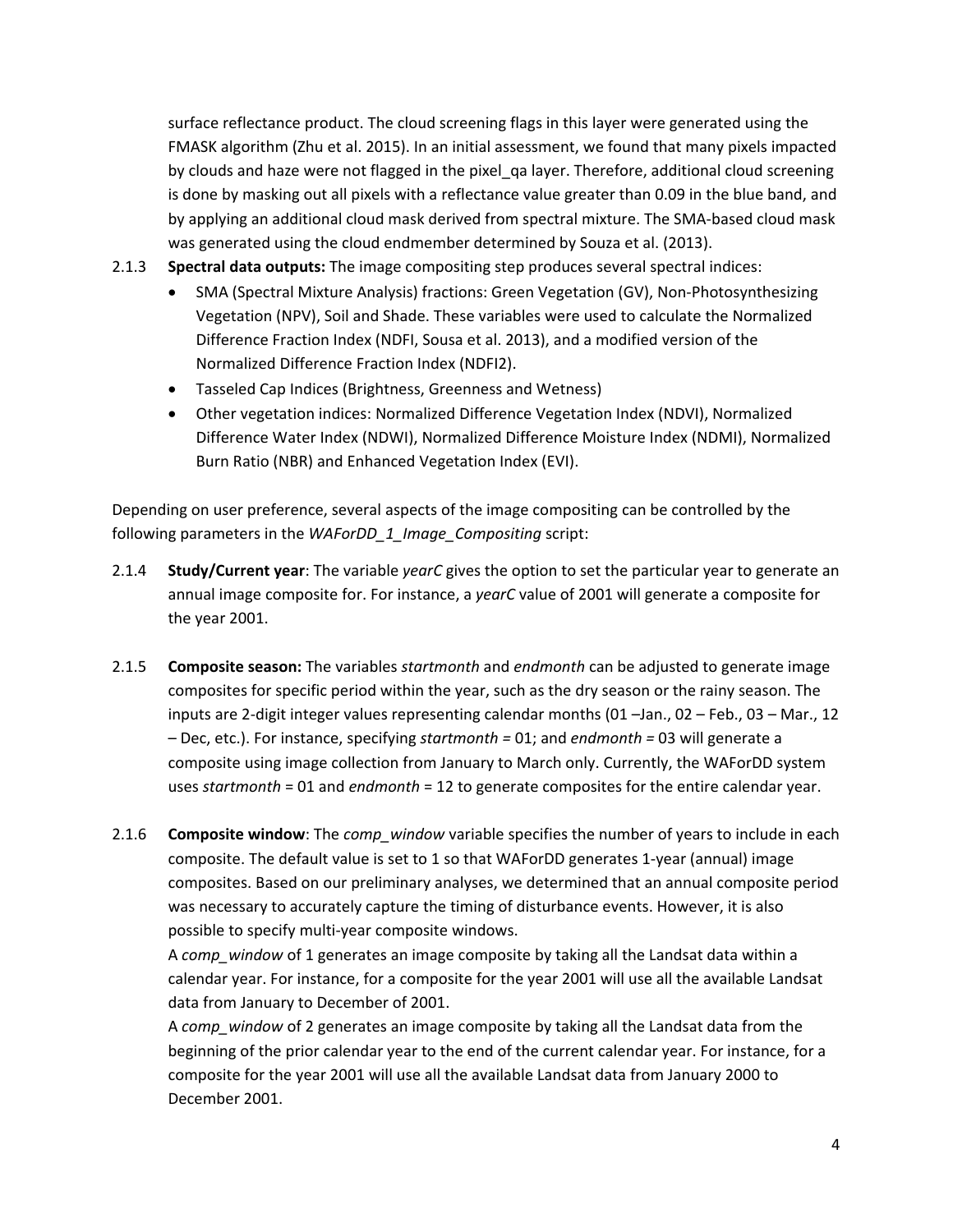A *comp\_window* of 3 generates an image composite by taking all the Landsat data from the beginning of the prior calendar year to the end of the one year after the current calendar year. For instance, for a composite for the year 2001 will use all the available Landsat data from January 2000 to December 2002.

2.1.7 **Study area:** The variable *studyArea* defines the area of interest for which the image composite will be generated. The default setting is the forest zone of Ghana, and is defined by an imported feature collection that is stored in *project/servir‐wa/WAForDD/shapefiles*.

When the script is run, spectral indices will automatically be calculated for the current year (*yearC*) within the specified study area. These calculated indices are displayed in the map view. By selecting the corresponding image name in the task panel, the composite can be computed and exported as a GEE asset to the *Composites\_1yr* image collection.

#### 2.2 Random Forest Modeling of Percent Forest Canopy Cover

#### **Script #2:** *WAForDD\_2\_CanopyCover\_\_RandomForest\_Model*

WAForDD uses a Random Forest (RF) regression algorithm to predict manually interpreted canopy cover as a function of Landsat‐derived indices generated from the image compositing step. Training and validation use a large multi-temporal database of manually interpreted 2010 - 2017 high-resolution imagery from DigitalGlobe WorldView and Google Earth. Based preliminary analyses, the RF regression model was set to 500 trees with a bag fraction (proportion) of 0.67. All other settings were default. We then applied this RF model to predict percent canopy cover across the entire study area for all years from 2001 to 2019.

Visual interpretation of percent canopy cover was determined by estimating the area of a sample plot covered by overstory tree crowns. Estimates ranged from 0% to 100%, in 5% increments. Plot sizes encompassed 3 x 3 Landsat pixels (0.81 ha), distributed within the forest zone using stratified random sampling. Canopy cover estimation was aided by georeferenced field data collected in four forest reserves, field photographs obtained in several forest reserves, and a set of ground data supplied by the REDD+ secretariat of the Ghana Forestry Commission.

- 2.2.1 **Study/Current year**: As in the image compositing step, the variable *yearC* gives the option to set the particular year for which RF predictions are being made. For instance, *yearC* of 2001 will generate RF continuous canopy cover for the year 2001. *It is important to make sure that annual image composite for this particular year has already been generated from the image compositing script and that this input image exists the appropriate GEE asset location.* For instance, setting *yearC* to 2020 will not generate any output if an annual image composite for 2020 does not already exist in your GEE data archive.
- 2.2.2 **RF spectral data input:** Script #2 uses input data from annual composites of spectral variables stored in the Composites\_1yr image collection. The bands variable contains a list of the spectral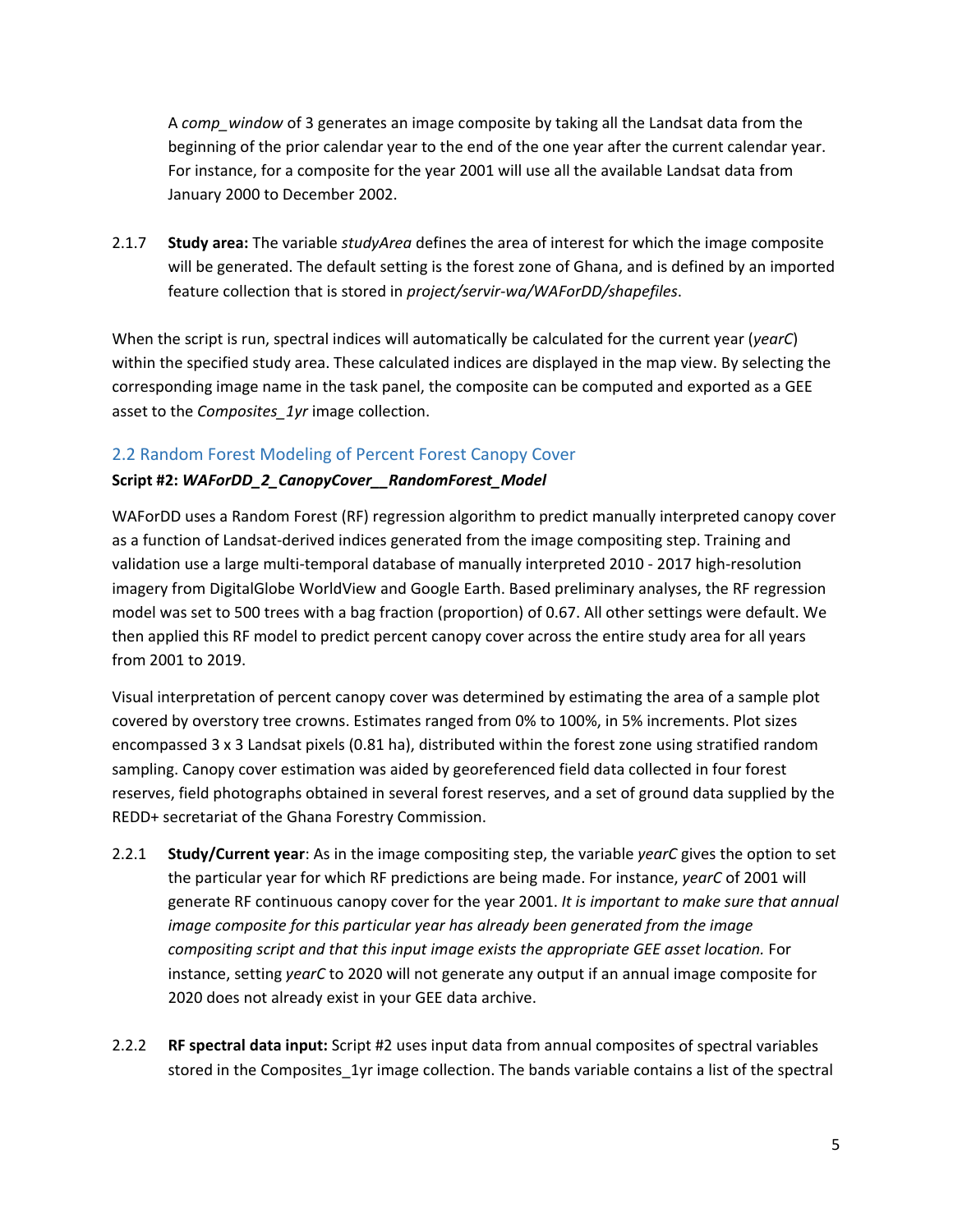indices that will be used as predictor variables for the RF predictions. By default, WAForDD runs using all available spectral indices as well as the raw reflectance values for the Landsat bands.

2.2.3 **Training data:** The feature collection *train\_pts* contains the training data from the visual interpretation, and the feature collection *val pts* contains a separate validation dataset. These data have been imported as GEE assets and are stored in *projects/servir‐ wa/WAForDD/shapefiles*.

When the script is run, a Random Forest model is fitted using the training data and applied to predict canopy cover across the entire forest zone of Ghana. Canopy cover data for the current year (*yearC*) is displayed in the map view. By selecting the corresponding image name in the task panel, the canopy cover image can be exported as a GEE asset. Images are exported to the *Canopy\_Cover* image collection. It is also possible to export a dataset to the user's Google Drive with the validation data overlaid on the canopy cover predictions by selecting the appropriate option in the task panel.

# 2.3 LandTrendr Fitting of Random Forest‐Derived Continuous Canopy Cover

# **Script #3:** *WAForDD\_3\_\_LandTrendR\_on\_CC*

The Landsat‐based detection of trends in disturbance and recovery (LandTrendr) algorithm consists of a set of processing steps applied to each pixel (Kennedy et al., 2010). LandTrendr employs a segmented regression approach to concisely describe noisy time series, thereby capturing the major changes in the time series while smoothing undesired random fluctuations, such as those caused by normal phenological variation, year‐to‐year climate fluctuations, atmospheric effects, and sun angle (Kennedy et al., 2010; Kennedy et al., 2012). Through this step, we expect the smoothed predictions to remove abnormal interannual spikes or dips while identifying long-term trends in canopy cover as well as shortterm effects of canopy disturbance, thereby ensuring improved depiction of actual forest cover changes.

- 2.3.1.1 **Study/Current year**: The study year, *yearC*, has same meaning as in scripts # 1 and 2. The LandTrendr algorithm operates on all the canopy cover images in the times series. The *year\_init* and *year\_final* variables determine the period of time over which LandTrendr will be applied. Setting *yearC* to a specific year enables the LandTrendr‐fitted canopy cover image for that year to be exported. Note that *yearC* can be any of the years within the study period.
- 2.3.2 **LandTrendr spectral data input:** The collection of continuous canopy cover from the RF model is the input dataset for the LandTrendr (LT) temporal segmentation algorithm. These data are stored in the *Canopy\_Cover* image collection.
- 2.3.3 **LandTrendr setup parameter:** LT has several parameters that can be adjusted in order to get better results. For details on these parameters the reader is referred to the LT foundational paper Kennedy et al., 2010 as well as the LT detailed guide at https://emapr.github.io/LT‐ GEE/index.html
- 2.3.4 **Validation data:** The feature collection *val\_pts* contains a validation dataset. These data have been imported as GEE assets and are stored in *project/servir‐wa/WAForDD/shapefiles*.

When the script is run, the LandTrendr algorithm fits a piecewise linear regression to each pixel and uses these regression functions to generate a smoothed time series of canopy cover images. When the script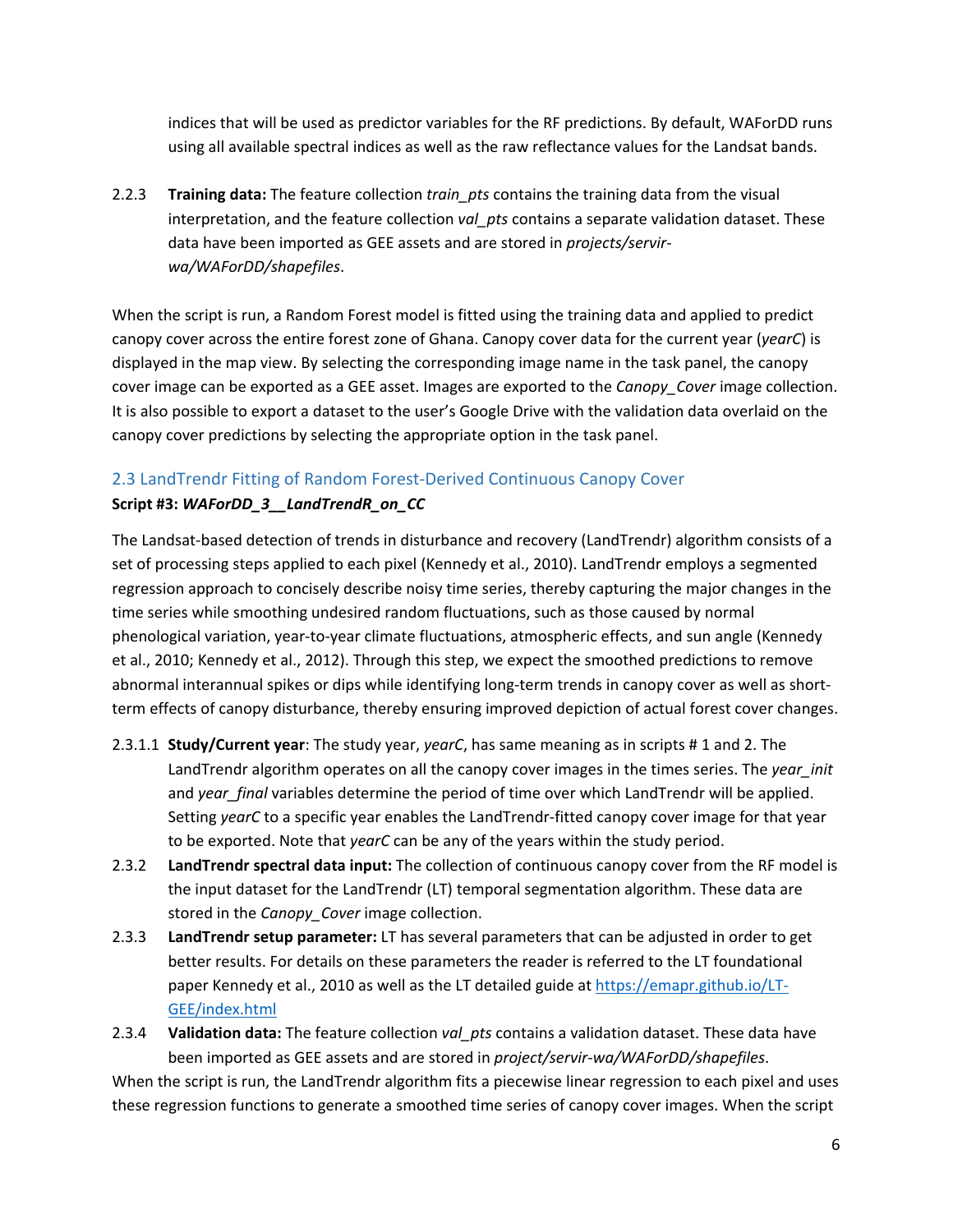is run, LandTrendr canopy cover maps for several years are displayed in the map viewer. The user can also click on the map and view time series of raw and LandTrendr‐smoothed canopy cover for any pixel. The *yearC* variable determines the year of the image that can be exported. By selecting the corresponding image name in the task panel, the LandTrendr canopy cover image can be computed and exported as a GEE asset. These assets are stored in the *Canopy\_Cover\_LT* image collection. It is also possible to export a validation dataset with the validation data overlaid on the LandTrendr canopy cover predictions by selecting the option in the task panel.

#### 2.4 Annual Estimates of Forest Degradation

#### **Script #4:** *WAForDD\_4\_Annual\_ForestDegragation*

The final step involves applying change detection methods to detect degradation and other changes, including deforestation and recovery. The first step in the forest degradation calculations involves classifying forests into three classes based on canopy cover: Closed Forest (> 60%), Open Forest (15‐ 60%), and Low Tree Cover (< 15%). A 3 x 3 majority filter was applied to the canopy cover class layer to eliminate small patches consisting of only one or a few pixels. We then overlaid each year of classified canopy cover data on data from the preceding year and assigned change classes based on the following rules:

Degradation: Change from Closed to Open Forest Open Forest Loss: Change from Open Forest to Low Tree Cover Closed Forest Loss: Change from Closed Forest to Low Tree Cover Open Forest Recovery: Change from Low Tree Cover to Open Forest Closed Forest Recovery: Change from Open Forest to Closed Forest

An additional temporal filter was applied to compare canopy cover classes in the preceding two years, the current, year, and the subsequent year applied to remove illogical change sequences. In general, when a disturbance (degradation or forest loss) occurs, we assume that it will take a minimum of two years to recover from the disturbance. For example, if degradation (change from closed forest to open forest) is immediately followed by recovery to closed forest the next year, then the degradation event is assumed not to have occurred.

This script differs from the previous three in that user interaction with the script is entirely through the graphical user interface. Script #4 is implemented as an Earth Engine App that provides several options in the pane on the left side of the map.

#### https://mcwimberly.users.earthengine.app/view/wafordd21

Two links at the top of the map allow the user to either (1) download a zonal summary of the total area of each change class masked to include only the forest reserves and summarized by ecological zone, or (2) download a zonal summary of the total area of each change class summary by individual forest reserve. These summaries are calculated for all years in the canopy cover time series and the resulting downloads are saved locally by the users' web browser. A slider bar allows the user to select the year for which data will be displayed in the map viewer. Layers displayed include the classified canopy cover dataset as well as areas of degradation, open forest loss, closed forest loss, open forest recovery, and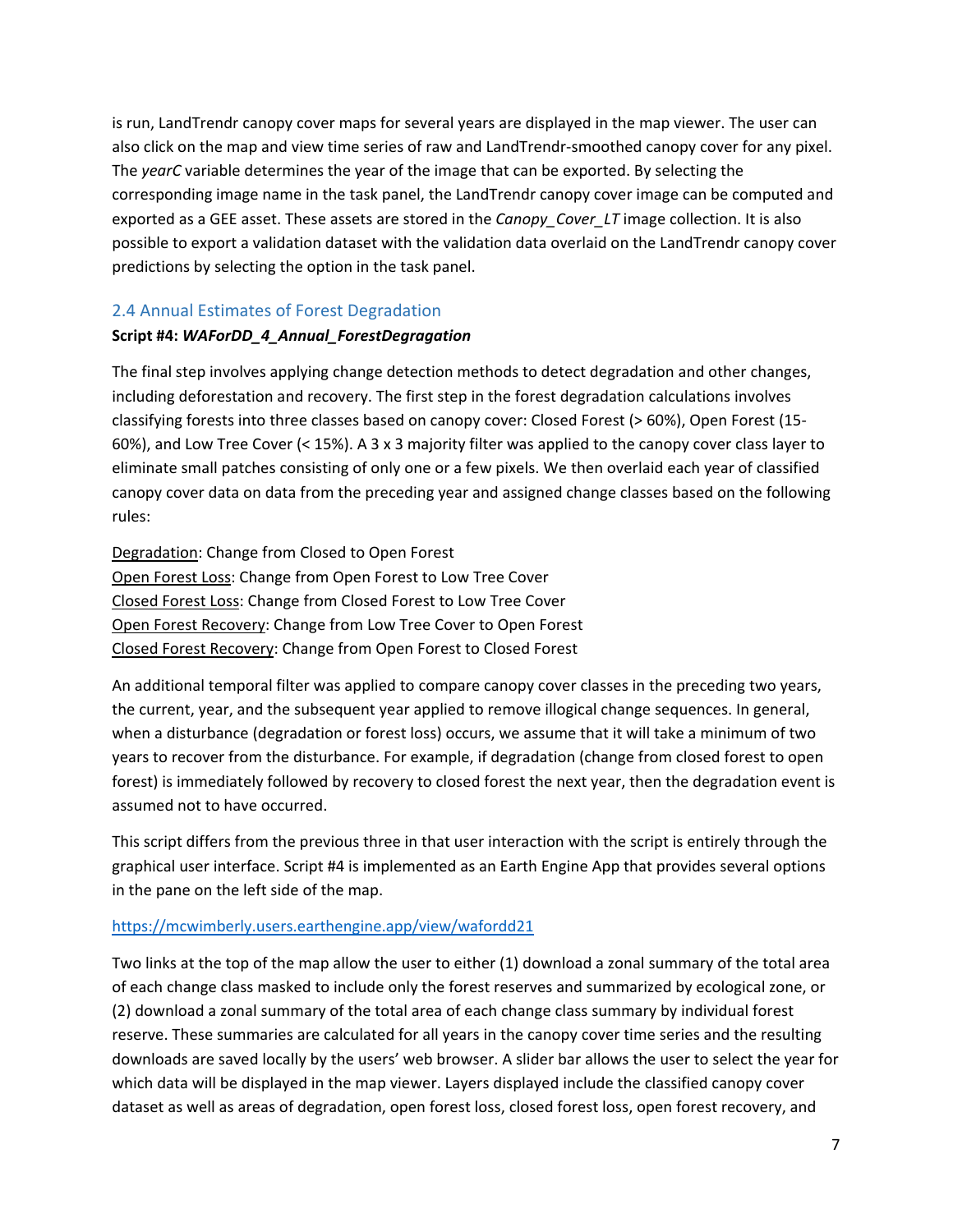closed forest recovery for the selected year. Maps of the forest canopy classes from the preceding and subsequent years can also be displayed. When the user clicks anywhere in the map, time series plots appear in the left hand pane that show the raw canopy cover estimates along with the LandTrendr fits.

Because of the limitations of Earth Engine Apps, it is not possible to directly download geospatial datasets for the entire study area. Instead, a link is provided to code for the script that can be run in the GEE code editor. When running in the code editor, the slider can be used to select the year or interest and a data export task will appear in the Tasks panel. This task can then be run to download geospatial data to the user's Google Drive.

# **3. Steps for Updating WAForDD**

The WAForDD scripts were designed so that they can be used to efficiently update the degradation estimates in future year (2020, 2021, 2022…) once the Landsat data become available. For example, steps for updating WAForDD at the end of 2020 are outlined below:

#### 3.1 Generate a new composite image of spectral variables

Open the *WAForDD\_1\_Image\_Compositing* script in the GEE code editor and change the *YearC* variable to the new year (in this example, 2020). Run the script and check the map layers to make sure that the spectral indices look reasonable. Then go to the Tasks panel and click on the RUN button next to the task (*y2020\_1yr\_Median\_Image\_Composite*). The new image composite will be generated and written to the *Composites\_1yr* asset.

#### 3.2 Generate a new canopy cover image

After the new composite image of spectral variables has been generated and saved as a GEE asset, open the *WAForDD\_2\_CanopyCover\_RandomForest\_Model* script in the GEE code editor and change the *YearC* variable to the new year (in this example, 2020). Run the script and check the map layer to make sure that the canopy cover map looks reasonable. Then go to the Tasks panel and click the RUN button next to the task (*CanopyCover\_RF\_2020*). The new canopy cover image will be generated and written to the *Canopy\_Cover* asset. If you wish, you can also click on RUN button next to the *Validation\_CanCov* task to download a table of measured canopy cover values from the validation dataset along with the corresponding predictions from the Random Forest model. Note that this task generates the validation dataset for all available years of validation data – you only need to run it one time, not once per year.

#### 3.3 Generate a new time series of LandTrendr‐smoothed canopy cover images

After the new canopy cover image has been generated and saved as a GEE asset, the next step is to run the LandTrendr algorithm on the time series of canopy cover data. To generate the LandTrendr smoothed images it is necessary to run the entire time series, including the new year. The LandTrendr algorithm uses information about canopy cover over the entire time series to improve the estimation of canopy cover in any given year, so the estimates for all-years must be re-run every time a new year is added.

The first‐step in re‐running the LandTrendr time series is removing all of the existing images from the *Canopy Cover LT* ImageCollection asset. Instead of just deleting the old images, we recommend creating a new ImageCollection asset (e.g., *Canopy\_Cover\_LT\_2019*) and copying the images from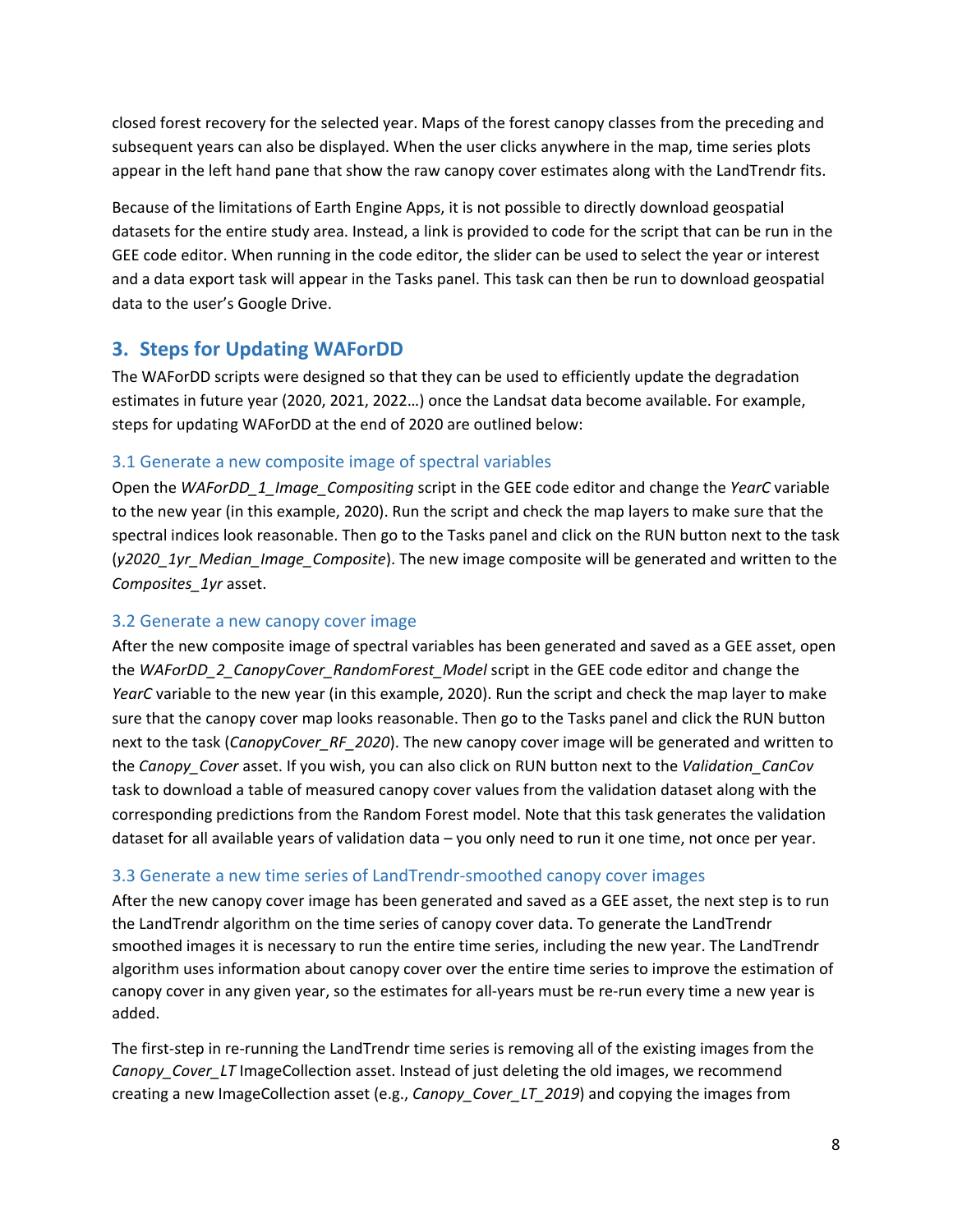*Canopy Cover* LT to this new asset. To copy an image, open the new ImageCollection asset in the GEE code editor and click on "+ Copy an image to this collection". Once the images have been copied they can be deleted from *Canopy\_Cover\_LT*.

#### Once the *Canopy\_Cover\_LT* asset is empty, it will be necessary to run the

*WAForDD\_3\_LandTrendR\_on\_CC* script once for every year in the time series. Before making any runs, be sure to change the *year final* variable to the last year in the time series (2020 in this example).

It will be necessary to complete the following steps for each year in the time series (in this example the years 2001‐2020):

- 1. Change the *yearC* variable to the current year
- 2. Click the Run button to execute the script.
- 3. Go to the task pane and click on the RUN button next to the appropriate task (for example, *Canopycover\_LT\_2001*).

After completing these steps for every there will be a large number of tasks running in GEE. It will likely take at least several hours for all of these tasks to complete. At this point, it is safe to close the GEE code editor – the tasks will continue to run and you can check on their progress the next time you log in. Each task generates a LandTrendr‐smoothed canopy cover image for the select year and outputs it to the *Canopy\_Cover\_LT* asset.

When the script is run, the LandTrendr‐smoothed canopy cover predictions are displayed for selected years in the map layout, and it is possible to click on the map and display time‐series charts of canopy cover before and after applying the LandTrendr algorithm.

# 3.4 Visualize and summarize forest landscape change

The WAForDD\_4\_Annual\_ForestDegragation\_GUI script was designed to be implemented as an Earth Engine App.

https://mcwimberly.users.earthengine.app/view/wafordd21

Users can simply click on the link, select a year of interest with the slider bar, and view images of current forest conditions and changes from the previous year in the map layout. It is also possible to click in the map and view time series charts of canopy cover for the selected pixel. Two charts are produced: one with the original canopy cover predictions generated by the Random Forest model, and the second with the canopy cover predictions after they have been processed with the LandTrendr algorithm.

Two types of summary tables can be produced and downloaded. The first summarizes the total area of each change type (Degradation, Open Forest Loss, Closed Forest Loss, Open Forest Recovery, and Close Forest Recovery) occurring within the forest reserve boundaries stratified by ecological zone. These summaries can be used to develop estimates of emissions and carbon sequestration by multiplying the areas of these changes by the appropriate emission factors. The second summary provides the total area of each change type within each forest reserve.

The change estimates are calculated "on-the-fly" as needed to generate the maps and charts. It is also possible to download these data as images of each change type (Degradation, Open Forest Loss, Closed